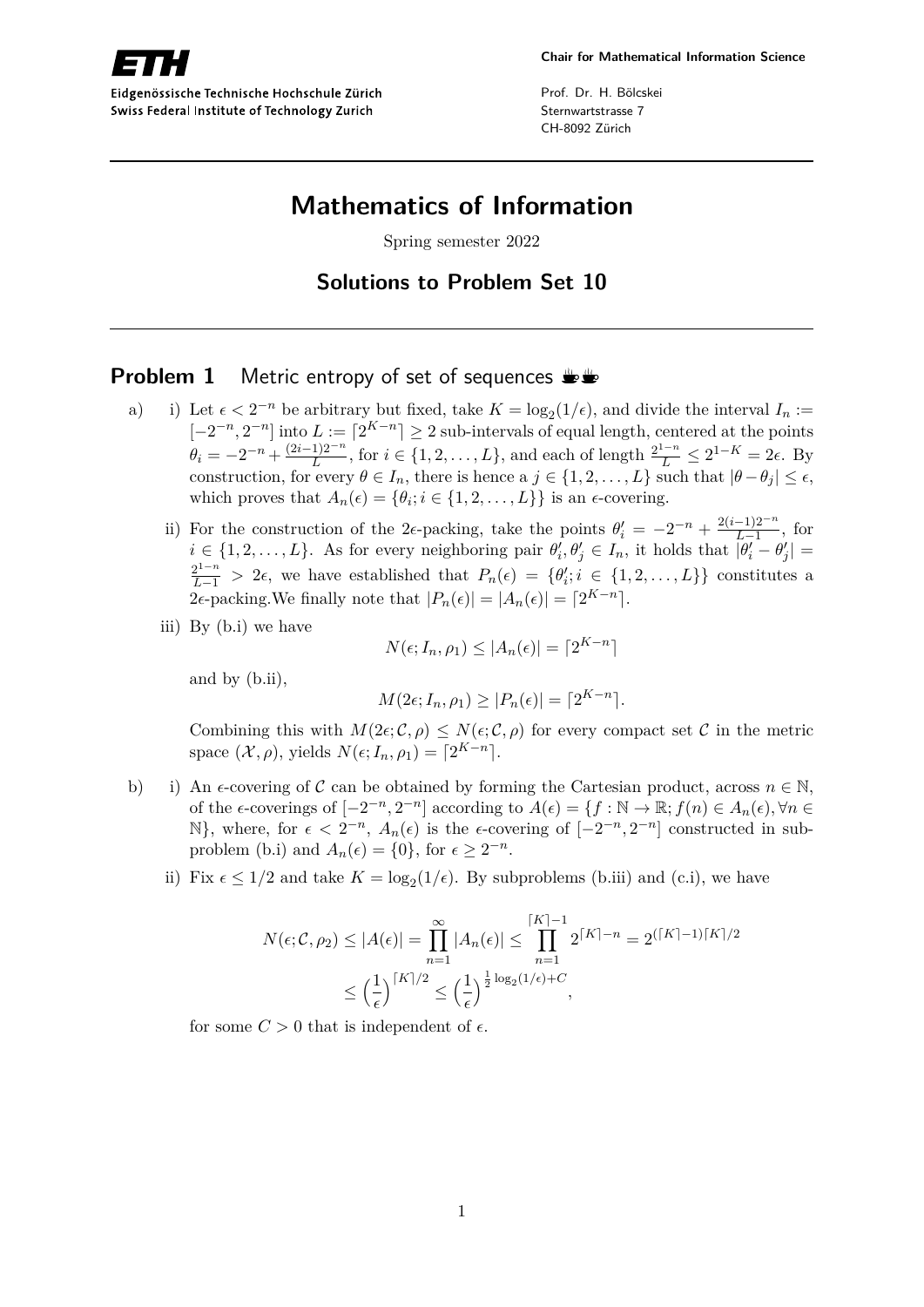#### **Problem 2** Minkowski dimension  $\frac{1}{2}$

In this solution, to avoid confusion, we write  $x_i$  for the *i*-th vector in the set  $\{x_1, \ldots, x_N\}$  and  $x_{(i)}$  for the *i*-th component of the vector *x*.

a) i) The first inequality is obtained by taking the square root in the following inequality

$$
||x||_2^2 = \sum_{i=1}^n |x_{(i)}|^2 \le \sum_{i=1}^n |x_{(i)}|^2 + \sum_{i,j,i \ne j} |x_{(i)}| |x_{(j)}| = \left(\sum_{i=1}^n |x_{(i)}|\right)^2 = ||x||_1^2, \quad (1)
$$

and the second one follows by application of the Cauchy-Schwarz inequality according to

$$
||x||_1 = \langle x, \text{sgn}(x) \rangle \overset{\text{C.S.}}{\leq} ||x||_2 ||\text{sgn}(x)||_2 \leq \sqrt{n} ||x||_2,
$$
 (2)

with  $sgn(x) \in \mathbb{R}^n$  defined as

$$
sgn(x)_{(i)} := \begin{cases} -1, & \text{if } x_{(i)} < 0, \\ +1, & \text{if } x_{(i)} > 0, \\ 0, & \text{if } x_{(i)} = 0. \end{cases}
$$

ii) Let  $\{y_1, \ldots, y_N\} \subset \mathbb{R}^n$  be an *ε*-covering of *K* with respect to the  $\|\cdot\|_1$ -norm. For every  $y \in K$ , there hence exists an index  $i, 1 \leq i \leq N$ , such that  $||y - y_i||_1 \leq \varepsilon$  and therefore

$$
||y - y_i||_2 \le ||y - y_i||_1 \le \varepsilon.
$$

We have hence established that every  $\varepsilon$ -covering of *K* with respect to the  $\|\cdot\|_1$ -norm is also an  $\varepsilon$ -covering of *K* with respect to the  $\|\cdot\|_2$ -norm, which in turn implies

$$
\mathcal{N}(\varepsilon; K, \|\cdot\|_2) \leq \mathcal{N}(\varepsilon; K, \|\cdot\|_1).
$$

Likewise, let  $\{z_1, \ldots, z_N\} \subset \mathbb{R}^n$  be an  $(\varepsilon/\sqrt{n})$ -covering of *K* with respect to the  $\| \cdot \|_2$ -norm. For every *z* ∈ *K*, there hence exists an index *i*, 1 ≤ *i* ≤ *N*, such that *l*<sub>1</sub>  $\cdot$  *l*<sub>2</sub>-*n*<sub>0</sub>*m*. For every  $z \in K$ ,<br>*l*<sub>2</sub> − *z*<sub>*i*</sub> $\mid$ <sub>2</sub> ≤ *ε*/ $\sqrt{n}$  and therefore

$$
||z - z_i||_1 \overset{(2)}{\leq} \sqrt{n} ||z - z_i||_2 \leq \sqrt{n} \frac{\varepsilon}{\sqrt{n}} = \varepsilon.
$$

We have hence established that every  $(\varepsilon/\sqrt{n})$ -covering of *K* with respect to the  $\|\cdot\|_2$ norm is also an  $\varepsilon$ -covering of K with respect to the  $\|\cdot\|_1$ -norm, which in turn implies

$$
\mathcal{N}(\varepsilon; K, \|\cdot\|_1) \leq \mathcal{N}(\varepsilon/\sqrt{n}; K, \|\cdot\|_2).
$$

iii) First note that from  $\mathcal{N}(\varepsilon; K, \|\cdot\|_2) \leq \mathcal{N}(\varepsilon; K, \|\cdot\|_1)$ , one has for all  $\varepsilon > 0$ ,

$$
\frac{\log_2 \mathcal{N}(\varepsilon; K, \|\cdot\|_2)}{\log_2(1/\varepsilon)} \le \frac{\log_2 \mathcal{N}(\varepsilon; K, \|\cdot\|_1)}{\log_2(1/\varepsilon)}.
$$

Taking the limit  $\varepsilon \to 0^+$  on both sides yields

$$
\dim_{\|\cdot\|_2}(K) \le \dim_{\|\cdot\|_1}(K). \tag{3}
$$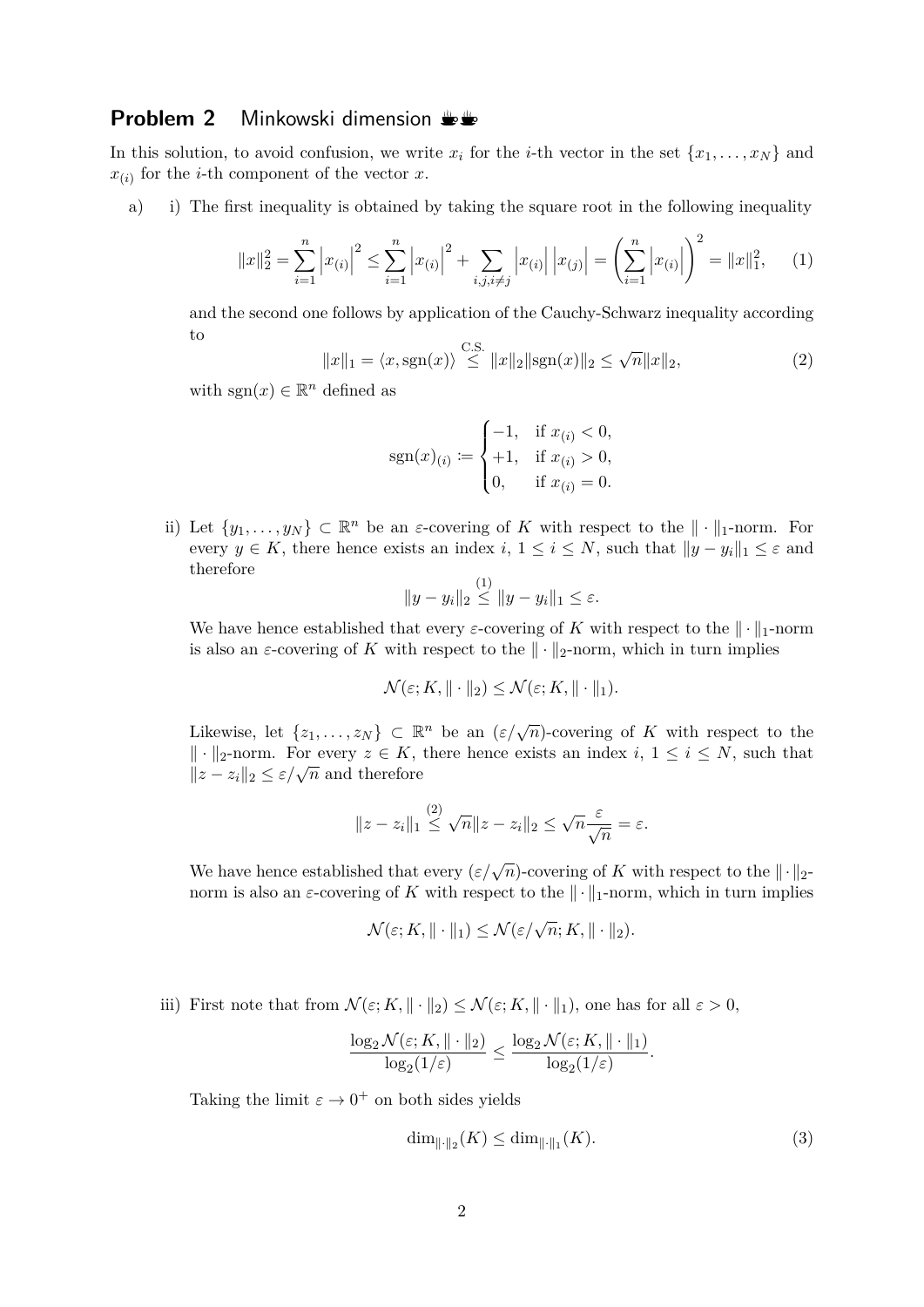Likewise, it follows from  $\mathcal{N}(\varepsilon; K, \|\cdot\|_1) \leq \mathcal{N}(\varepsilon/\sqrt{n}; K, \|\cdot\|_2)$ , that for all  $\varepsilon > 0$ ,

$$
\frac{\log_2 \mathcal{N}(\varepsilon; K, \|\cdot\|_1)}{\log_2(1/\varepsilon)} \le \frac{\log_2 \mathcal{N}(\varepsilon/\sqrt{n}; K, \|\cdot\|_2)}{\log_2(1/\varepsilon)} = \frac{\log_2 \mathcal{N}(\varepsilon/\sqrt{n}; K, \|\cdot\|_2)}{\log_2(\sqrt{n}/\varepsilon) - \log_2(\sqrt{n})}.
$$

Taking the limit  $\varepsilon \to 0^+$  on both sides yields

$$
\dim_{\|\cdot\|_1}(K) \le \dim_{\|\cdot\|_2}(K). \tag{4}
$$

Combining (3) and (4), we get the desired result

$$
\dim_{\|\cdot\|_1}(K) = \dim_{\|\cdot\|_2}(K).
$$

iv) We proceed as above but for general norms  $\|\cdot\|$  and  $\|\cdot\|'$  on  $\mathbb{R}^n$ . From the norm equivalence in finite dimensions, it follows that there exists a constant  $C \geq 1$  such that

$$
C^{-1}||x|| \le ||x||' \le C||x||,
$$

for all  $x \in \mathbb{R}^n$ . Let  $\{y_1, \ldots, y_N\} \subset \mathbb{R}^n$  be a  $(C^{-1} \varepsilon)$ -covering of *K* with respect to the  $\| \cdot \|$ -norm. For every *y* ∈ *K*, there hence exists an index *i*, 1 ≤ *i* ≤ *N*, such that  $||y - y_i|| \leq C^{-1} \varepsilon$  and therefore

$$
||y - y_i||' \le C||y - y_i|| \le C C^{-1} \varepsilon = \varepsilon.
$$

We have hence established that every  $(C^{-1} \varepsilon)$ -covering of *K* with respect to the  $\|\cdot\|$ norm is an  $\varepsilon$ -covering with respect to the  $\|\cdot\|'$ -norm, which implies

$$
\mathcal{N}(\varepsilon; K, \|\cdot\|') \le \mathcal{N}(C^{-1}\varepsilon; K, \|\cdot\|). \tag{5}
$$

A similar argument with the roles of the  $\|\cdot\|$ -norm and the  $\|\cdot\|'$ -norm reversed yields

$$
\mathcal{N}(C\varepsilon; K, \|\cdot\|) \le \mathcal{N}(\varepsilon; K, \|\cdot\|'). \tag{6}
$$

Combining (5) and (6) allows us to conclude that

$$
\frac{\log_2\mathcal{N}(C\varepsilon;K,\|\cdot\|)}{\log_2(1/(C\varepsilon))+\log_2(C)}\leq \frac{\log_2\mathcal{N}(\varepsilon;K,\|\cdot\|')}{\log_2(1/\varepsilon)}\leq \frac{\log_2\mathcal{N}(C^{-1}\varepsilon;K,\|\cdot\|)}{\log_2(1/(C^{-1}\varepsilon))-\log_2(C)}.
$$

Taking the limit  $\varepsilon \to 0^+$  yields the desired result

$$
\dim_{\|\cdot\|}(K) = \dim_{\|\cdot\|'}(K).
$$

b) i) We first prove the result for  $R = 1$ . Following the Hint, we use the relation between metric entropy and the volume ratio provided in the Handout and applied to the unit ball  $\mathcal{B} = \mathcal{B}' = B_{\|\cdot\|}(0,1)$  to obtain

$$
\left(\frac{1}{\varepsilon}\right)^n \le \mathcal{N}(\varepsilon; \mathcal{B}, \| \cdot \|) \le \left(\frac{2}{\varepsilon} + 1\right)^n,\tag{7}
$$

where we used

$$
vol\left(\frac{2}{\varepsilon}\mathcal{B}+\mathcal{B}'\right)=vol\left(\left(\frac{2}{\varepsilon}+1\right)\mathcal{B}\right)=\left(\frac{2}{\varepsilon}+1\right)^{n}vol\left(\mathcal{B}\right).
$$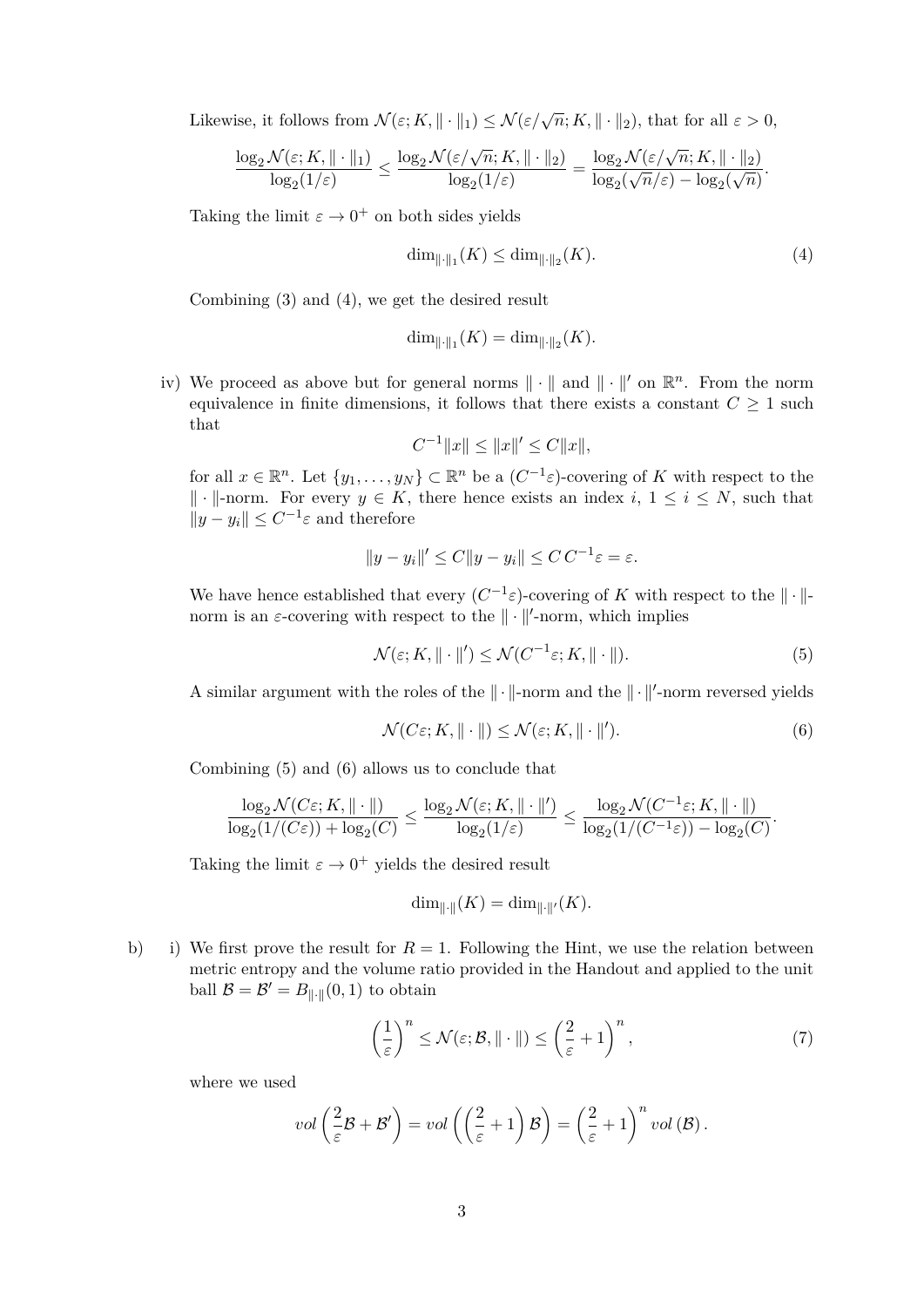The bounds in (7) now yield  $\mathcal{N}(\varepsilon;\mathcal{B},\|\cdot\|) \asymp \varepsilon^{-n}$ , which in turn implies

$$
\dim(B_{\|\cdot\|}(0,1)) = \lim_{\varepsilon \to 0^+} \frac{\log_2 \mathcal{N}(\varepsilon; \mathcal{B}, \|\cdot\|)}{\log_2(1/\varepsilon)} = n.
$$

For general  $R > 0$ , we observe that, by scaling, according to the Hint, we have

$$
\mathcal{N}(\varepsilon; B_{\|\cdot\|}(0,1), \|\cdot\|) = \mathcal{N}(R\varepsilon; B_{\|\cdot\|}(0,R), \|\cdot\|),\tag{8}
$$

which yields

$$
\dim(B_{\|\cdot\|}(0,R)) = \lim_{\varepsilon \to 0^+} \frac{\log_2 \mathcal{N}(\varepsilon'; B_{\|\cdot\|}(0,R), \|\cdot\|)}{\log_2(1/\varepsilon')}
$$

$$
= \lim_{\varepsilon \to 0^+} \frac{\log_2 \mathcal{N}(R\varepsilon; B_{\|\cdot\|}(0,R), \|\cdot\|)}{\log_2(1/(R\varepsilon))}
$$

$$
= \lim_{\varepsilon \to 0^+} \frac{\log_2 \mathcal{N}(R\varepsilon; B_{\|\cdot\|}(0,R), \|\cdot\|)}{\log_2(1/\varepsilon)}
$$

$$
\stackrel{\text{(8)}}{=} \lim_{\varepsilon \to 0^+} \frac{\log_2 \mathcal{N}(\varepsilon; B_{\|\cdot\|}(0,1), \|\cdot\|)}{\log_2(1/\varepsilon)}
$$

$$
= \dim(B_{\|\cdot\|}(0,1)) = n,
$$

where we took  $\varepsilon' = R\varepsilon$ .

ii) Take  $R > 0$  large enough such that  $K \subset B_{\infty}(0, R)$ , where  $B_{\infty}(0, R)$  is the ball with respect to the infinity norm  $\|\cdot\|_{\infty}$  centered at the origin and of radius *R*. Such an *R* exists as *K* is compact. This inclusion now implies a bound on the covering number according to  $\mathcal{N}(\varepsilon; K, \|\cdot\|_{\infty}) \leq \mathcal{N}(\varepsilon; B_{\infty}(0, R), \|\cdot\|_{\infty})$ , for all  $\varepsilon > 0$ , and consequently also on the following ratio

$$
\frac{\log_2 \mathcal{N}(\varepsilon; K, \|\cdot\|_{\infty})}{\log_2(1/\varepsilon)} \le \frac{\log_2 \mathcal{N}(\varepsilon; B_{\infty}(0, R), \|\cdot\|_{\infty})}{\log_2(1/\varepsilon)}.
$$

Taking the limit as  $\varepsilon \to 0^+$  yields the bound  $\dim_{\|\cdot\|_{\infty}}(K) \leq \dim_{\|\cdot\|_{\infty}}(B_{\infty}(0,R)).$  The desired bound according to

$$
\dim(K) \le \dim(B_{\infty}(0,R)) \stackrel{(b)(i)}{=} n,
$$

is now a consequence of the result in  $(a)(iv)$ .

iii) Consider  $K = \{x\}$ , for  $x \in \mathbb{R}^n$ . For every  $\varepsilon > 0$ , we have  $\mathcal{N}(\varepsilon; K, \|\cdot\|_{\infty}) = 1$ , which yields dim $(K) = 0 < n$ .

#### **Problem 3** Metric entropy scaling of Lipschitz functions

a)  $\Rightarrow$ :

Assume  $\{x_1, \ldots, x_n\}$  is an  $\epsilon$ -covering of *X*. Let  $y \in Y$  and note, that by definition of an  $\epsilon$ -covering, there exists  $j \in \{1, \ldots, n\}$  such that  $\rho_X(i^{-1}(y), x_j) \leq \epsilon$ . By the isometry property of *i*, we have  $\rho_Y(y, i(x_j)) = \rho_X(i^{-1}(y), x_j) \le \epsilon$ . Consequently  $\{i(x_1), \ldots, i(x_n)\}$ is an  $\epsilon$ -covering of Y.

⇐:

Assume  $\{i(x_1), \ldots, i(x_n)\}\$ is an  $\epsilon$ -covering of *Y*. Let  $x \in X$  and note, that by definition of an  $\epsilon$ -covering, there exists  $j \in \{1, ..., n\}$  such that  $\rho_Y(i(x), i(x_i)) \leq \epsilon$ . By the isometry property of *i*, we have  $\rho_Y(x, x_j) = \rho_Y(i(x), i(x_j)) \leq \epsilon$ . Consequently  $\{x_1, \ldots, x_n\}$  is an  $\epsilon$ -covering of X.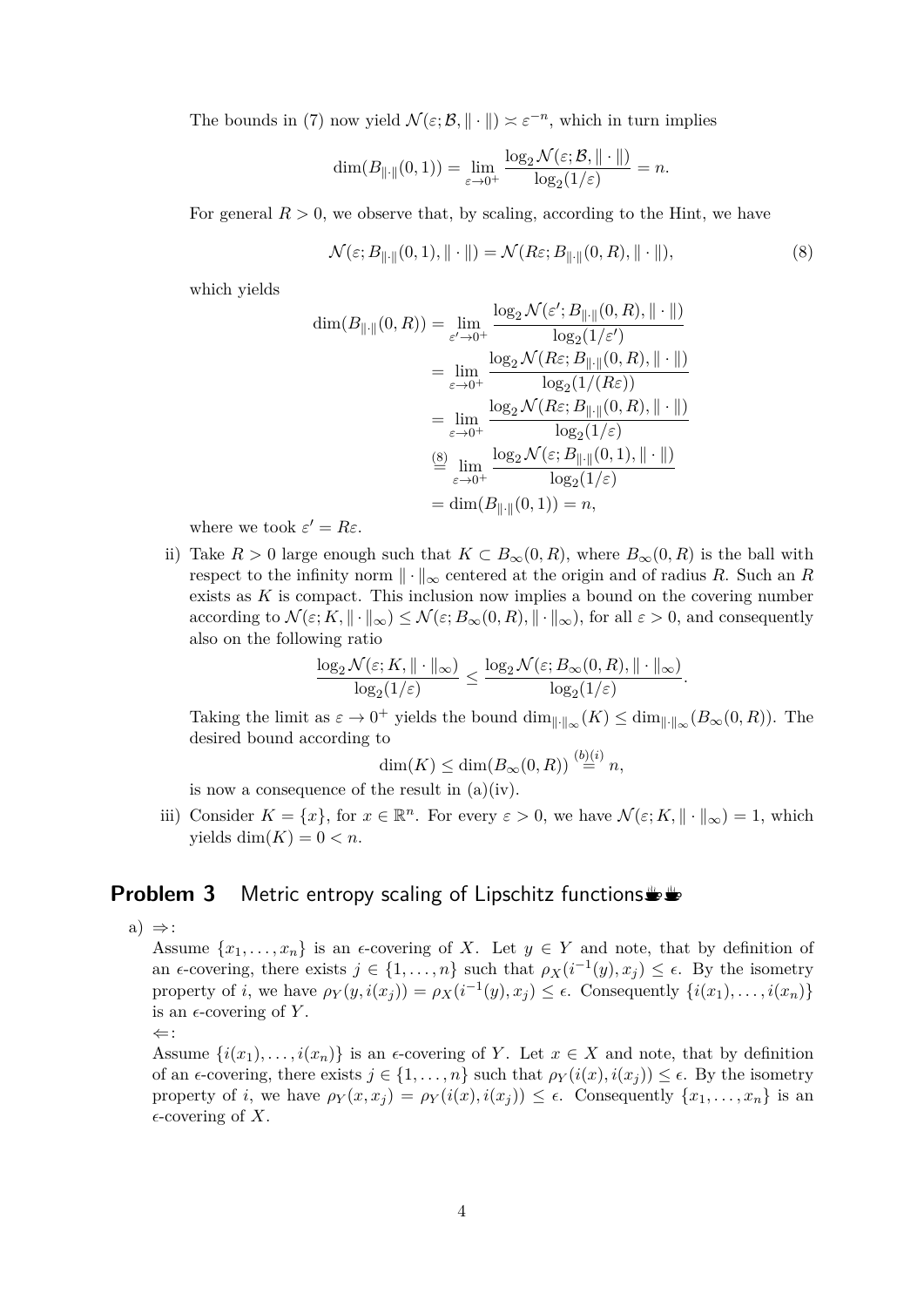As the covering number is the cardinality of a maximal  $\epsilon$ -covering, the above ensures that  $N(\epsilon; X, \rho_X) = N(\epsilon; Y, \rho_Y).$ 

b) • Well-definedness:

Let  $f \in \mathcal{F}_L[a, b]$ . Then  $[i(f)](0) = f(a) = 0$  and for  $x, x' \in [0, \Delta]$  it holds that

$$
|[i(f)](x) - [i(f)](x')| = |f(\frac{x}{L} + a) - f(\frac{x'}{L} + a)| \le L |(\frac{x}{L} + a) - (\frac{x}{L} + a)| = |x - x'|.
$$

This shows that  $i(f) \in \mathcal{F}_1[0,\Delta]$  for  $f \in \mathcal{F}_L[a,b]$ .

• Isometry: Let  $f, g \in \mathcal{F}_L[a, b]$ . Then, using the substitution  $t := \frac{x}{L} + a$ , we get that

$$
\rho_{\infty}(i(f), i(g)) = ||i(f) - i(g)||_{\infty} = \sup_{x \in [0, \Delta]} |f(\frac{x}{L} + a) - g(\frac{x}{L} + a)|
$$

$$
= \sup_{t \in [a, b]} |f(t) - g(t)| = \rho_{\infty}(f, g).
$$

- Surjectivity: Let  $F \in \mathcal{F}_1[0,\Delta]$ . Then  $f(x) := F(L(x-a))$  satisfies  $f \in \mathcal{F}_L[a,b]$  and  $i(f) = F$ .
- Injectivity: Let  $f, g \in \mathcal{F}_L[a, b]$  with  $i(f) = i(g)$ . Isometry implies  $\rho_\infty(f, g) = \rho_\infty(i(f), i(g)) = 0$ , which in turn implies  $f = g$  by the definition of a metric. (This argument works in general, i.e. any isometry must be injective.)
- c) This is a direct result of applying Lemma 1 with  $X = \mathcal{F}_L[a, b], Y = \mathcal{F}_1[0, \Delta], \rho_X = \rho_Y =$  $\rho_{\infty}$  and the isometric isomorphism *i* as defined in *b*).
- d) An  $\epsilon$ -ball (w.r.t. the metric  $\rho_{\infty}$ ) around a point  $\varphi \in \mathcal{F}_1[0,\Delta]$  is given by

$$
B_{\epsilon}(\phi) = \{ f \in \mathcal{F}_L[a, b] \colon \phi(x) - \epsilon \le f(x) \le \phi(x) + \epsilon \text{ for all } x \in [0, \Delta] \}.
$$

First note that  $f \in B_{\epsilon}(\varphi)$  if  $\varphi(t_k) - \epsilon \leq f(t_k) \leq \varphi(t_k) + \epsilon$  for all  $k \in \{1, \ldots, n\}$ . This holds since a 1-Lipschitz function f cannot leave and reenter the  $\epsilon$ -corridor around  $\varphi$  on an interval  $[t_{k-1}, t_k]$ , since  $\varphi$  changes with the maximal possible rate of 1.

Next we show by induction that for every  $k \in \{1, ..., n\}$  there exists a  $\phi \in S_{\epsilon}$  such that  $|\phi(t_k) - f(t_k)| \leq \epsilon.$ 

- Base case  $k = 1$ : Since  $f(0) = 0$  and f is 1-Lipschitz we have  $|f(t_1) \phi(t_1)| =$  $|f(t_1)| \leq |t_1| = \epsilon$ , which establishes the base case (as  $\phi(t_1) = 0$  for all  $\phi \in S_{\epsilon}$  by construction).
- Induction step  $k \to k+1$ : By the induction assumption there exists  $\phi \in S_{\epsilon}$  with  $|f(t_j) - \phi(t_j)| \leq \epsilon$  for all  $j \in \{1, ..., k\}$ . The definition of  $S_{\epsilon}$  ensures that there exist  $\phi_{+}, \phi_{-} \in S_{\epsilon}$  with  $\phi_{+}(x) = \phi_{-}(x) = \phi(x)$  for all  $x \in [0, t_{k}]$  and  $\phi_{+}(t_{k+1}) = \phi(t_{k}) + \epsilon$ ,  $\phi_-(t_{k+1}) = \phi(t_k) - \epsilon$ . As *f* is 1-Lipschitz we have

$$
|f(t_{k+1}) - \phi(t_k)| \le |f(t_{k+1}) - f(t_k)| + |f(t_k) - \phi(t_k)| \le |t_{k+1} - t_k| + \epsilon = 2\epsilon.
$$

Thus we either have  $|f(t_{k+1}) - \phi_+(t_{k+1})| \leq \epsilon$  or  $|f(t_{k+1}) - \phi_-(t_{k+1})| \leq \epsilon$ , which completes the proof by induction.

Lastly we have  $|S_{\epsilon}| = |\{-1, 1\}^{n-1}| = 2^{n-1}$ .

<sup>1</sup> $f(t_0) = \varphi(t_0)$  holds by definition of the set  $\mathcal{F}_1[0,\Delta]$ .